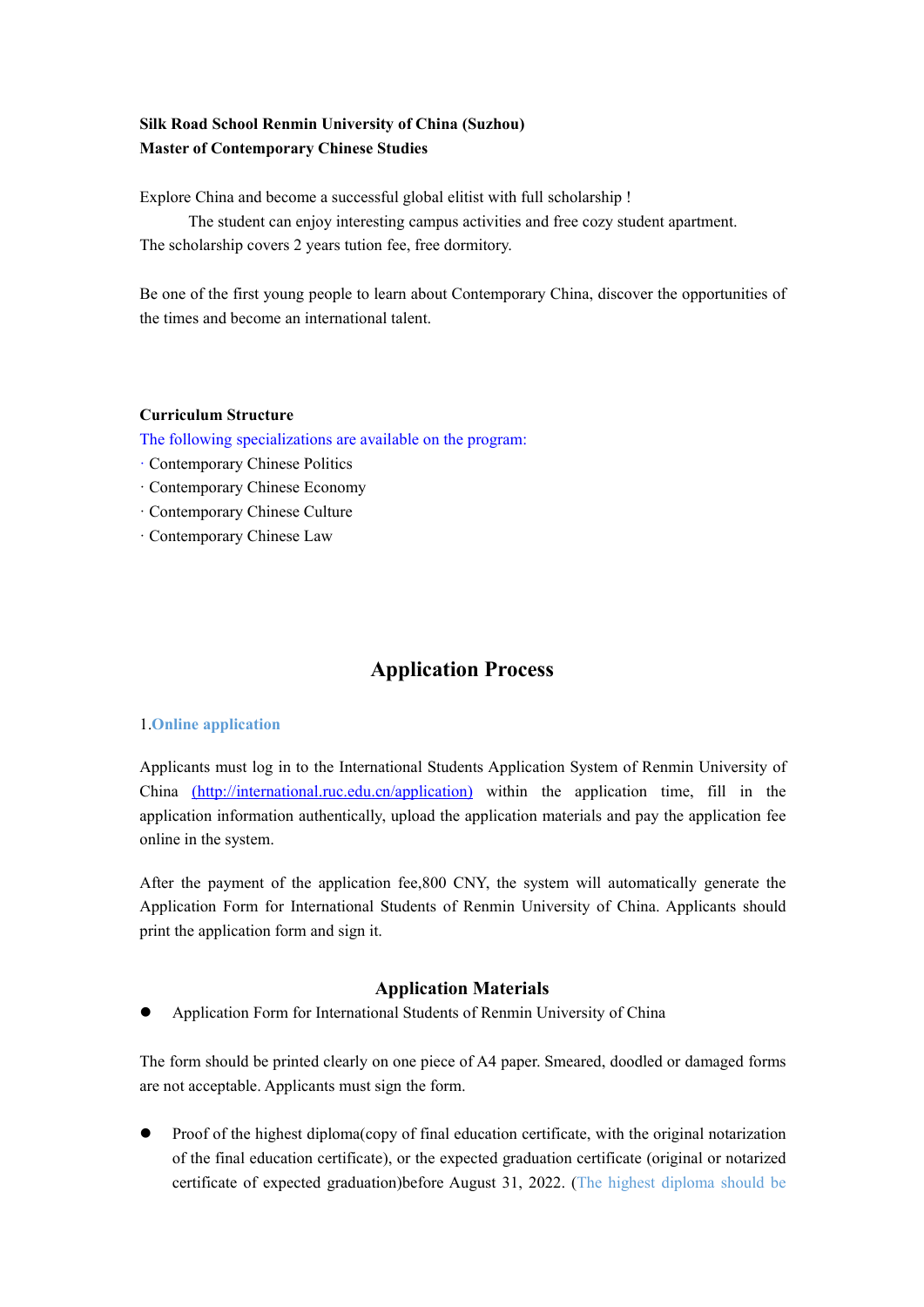notarized by entrusted local institutions ,or Ministry of Education of China, the Ministry of Education of the applicant's country, the applicant's embassy in China, or Chinese embassy in the applicant's country.Please choose one of them,and the language should be English or Chinese.

- Official transcripts of the highest degree. (If the full score of the course is not 100, please provide the guide to transcript.)
- Proof of English ability. IELTS 6.0 or TOEFL 90(non-native English speaker),or a certificate which shows student's courses are taught in English at a bachelor's degree level or higher.
- Two 2-inch recent passport photos with white background.
- Photocopy of passport's profile page (passport valid later than March 31, 2023).
- Two letters of recommendation in English including referees' detailed contact information and referees' signature.(Applicants who have left the University for a long time and cannot get in touch with the university they were studying in may submit a letter of recommendation issued by the leader in charge of your work unit using the letterhead paper of the recommender)
- Personal statement. (800words or above)
- Foreigner Physical Examination Form: (Absence of requested item, personal photo and seal on the photos, signature of physician and official stamp are deemed invalid);The template can be downloaded from the website .

http://iso.ruc.edu.cn/ENGLISH/Download/ApplicationDocuments/index.htm

- Letter of guarantee. The Letter of guarantee template can be downloaded from the website . http://iso.ruc.edu.cn/ENGLISH/Download/ApplicationDocuments/index.htm
- The guarantor's economic capacity certificate (You can choose one as a certificate from these three items ).

a, Bank deposit certificate of the applicant (fixed deposit with the deposit amount of more than RMB 30000 and the deposit time limit is after October 2022).

b, the guarantor's on-the-job income certificate (the on-the-job income certificate should be issued on the company's letterhead paper ).

c,the guarantor's bank deposit certificate (fixed deposit with a depositamount of more than 30000 Yuan and the deposit time limit is after October 2022).

English Certificate of no criminal record (original or notarized copy).